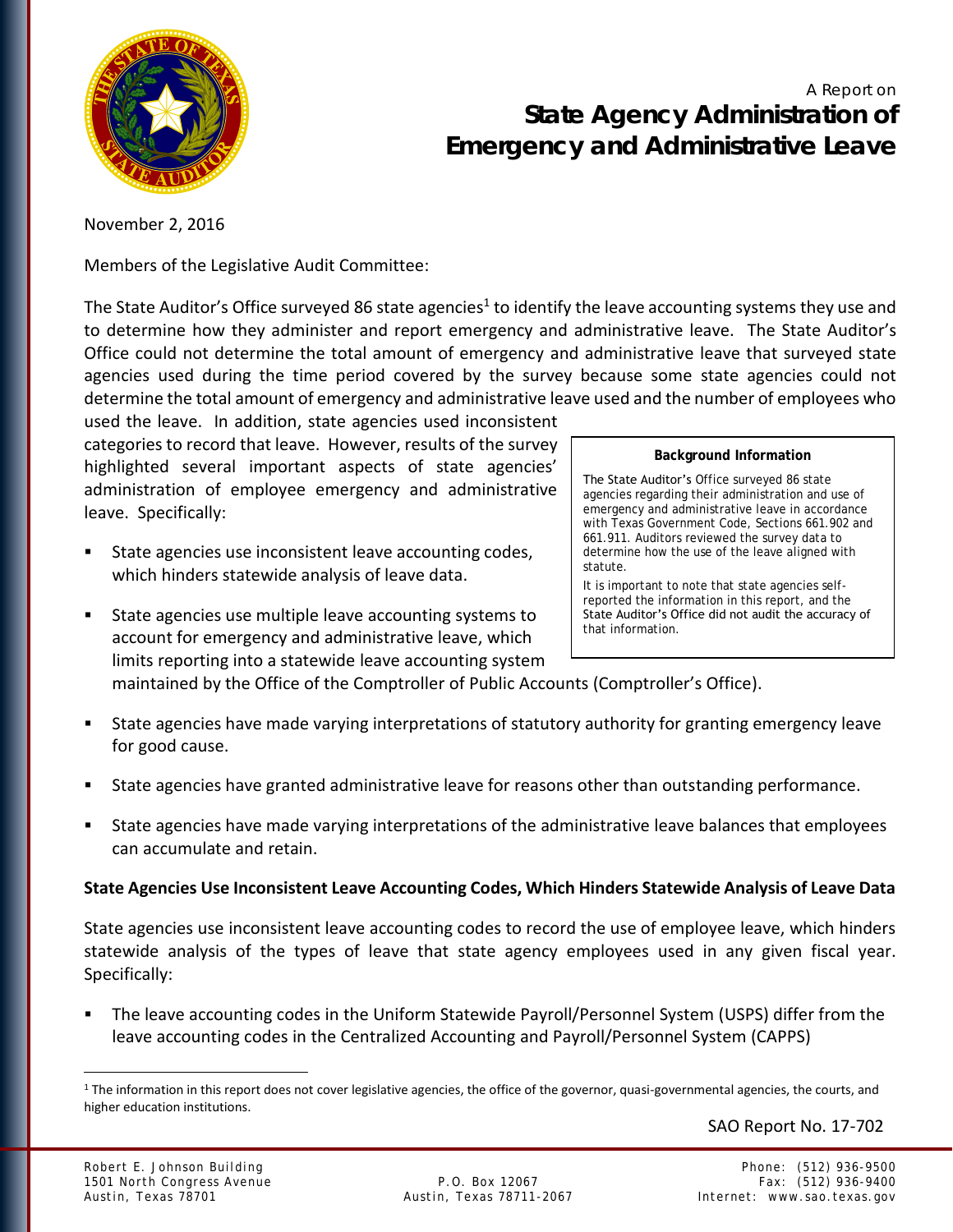HR/Payroll. For example, CAPPS HR/Payroll has a leave accounting code for time off to vote; however, USPS does not. Some state agencies that report leave through USPS stated that they used emergency leave and administrative leave to record leave for voting.

- The Comptroller's Office established standardized leave accounting codes for CAPPS HR/Payroll; however, Hub agencies<sup>2</sup> can modify and add new leave accounting codes in their versions of CAPPS HR/Payroll. In a few cases, Hub agencies that use CAPPS HR/Payroll coded certain employee leave as emergency leave even though that leave was authorized elsewhere in the Texas Government Code and, therefore, could have been coded differently.
- Leave accounting codes can vary among the state agencies that use their own internal leave accounting systems. One state agency reported that it did not have the ability to distinguish between emergency leave for death of a family member and emergency leave for other reasons; therefore, the agency's practice has been to record all reasons for emergency leave under Texas Government Code, Section 661.902(a), which is limited to the use of leave for the death of an employee's family member.

As a result of the inconsistencies discussed above, it is difficult to obtain statewide information on emergency and administrative leave that state agencies have granted and employees have used. Therefore, the State Auditor's Office was unable to determine all hours employees used for certain leave types.

According to the Comptroller's Office, all state agencies will eventually use CAPPS HR/Payroll. That will enhance the consistency in tracking the administration and use of employee leave because state agencies will be using the same leave accounting codes. However, as noted above, Hub agencies that use CAPPS HR/Payroll currently are allowed to modify the standardized leave accounting codes.

Although having all state agencies using CAPPS HR/Payroll will create more consistency across state agencies, it would be beneficial for leave accounting and reporting to have more standardized leave accounting codes corresponding to the individual reasons for emergency leave. The Comptroller's Office has indicated that it is in the process of creating a code for inclement weather. Without standardized leave accounting codes for the specific use of emergency leave, it will continue to be difficult to determine the reasons employees used emergency leave.

# **State Agencies Use Multiple Leave Accounting Systems to Account for Emergency and Administrative Leave, Which Limits Reporting into a Statewide Leave Accounting System**

State agencies use different leave accounting systems to track leave granted and used. Responses to the State Auditor's Office's survey indicated the following:

 $\blacksquare$  Sixty state agencies<sup>3</sup> reported that they use the leave accounting component of USPS for leave accounting and reporting. Therefore, those 60 state agencies report leave through a statewide leave accounting system. Those 60 agencies comprised approximately 16 percent of the workforce of the 86 agencies surveyed for fiscal year 2015.

 $\overline{a}$ 

<sup>&</sup>lt;sup>2</sup> Hub agencies are large, complex agencies or agencies with established PeopleSoft-based systems.

<sup>&</sup>lt;sup>3</sup> Some of the state agencies that reported using USPS at the time of the survey subsequently converted to CAPPS HR/Payroll in August 2016.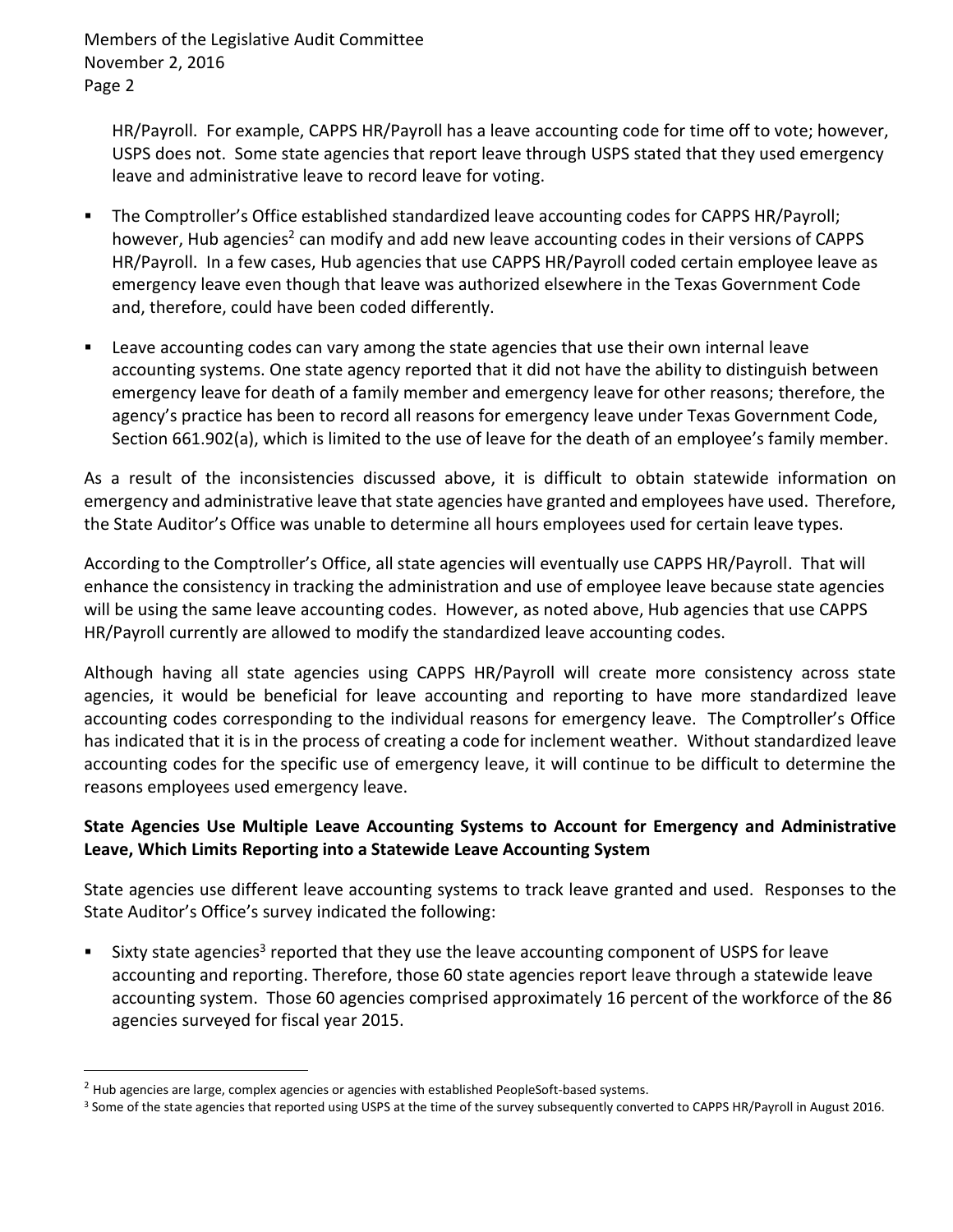$\overline{a}$ 

- Four state agencies reported that they use the leave accounting component of CAPPS HR/Payroll. Therefore, those four state agencies report leave through a statewide leave accounting system. Those four agencies comprised approximately 1 percent of the workforce of the 86 agencies surveyed for fiscal year 2015.
- **Seven state agencies<sup>4</sup> reported that they use the CAPPS HR/Payroll as Hub agencies. Hub agencies** include most of the largest state agencies and account for a large portion of the State's workforce. The seven CAPPS Hub agencies do not report leave through a statewide leave accounting system. However, leave accounting data is available to the Comptroller's Office upon request. Those seven agencies comprised approximately 46 percent of the workforce of the 86 agencies surveyed for fiscal year 2015.
- Fifteen state agencies reported that they use only their own internal leave accounting systems to record information on emergency and administrative leave granted and used. Therefore, those 15 state agencies do not report leave through a statewide leave accounting system. Those 15 agencies comprised approximately 37 percent of the workforce of the 86 agencies surveyed for fiscal year 2015.

The information presented above demonstrates that 22 agencies, comprising 83 percent of the fiscal year 2015 workforce at the state agencies surveyed, do not report leave through a statewide leave accounting system. However, leave accounting data for the seven Hub agencies noted above is available to the Comptroller's Office upon request.

Table 3 in the attachment to this letter presents the leave accounting systems discussed above that state agencies reported they used, those state agencies' full-time equivalent employees for fiscal year 2015, and the percentage of the State's workforce those state agencies represent.

# **State Agencies Have Made Varying Interpretations of Statutory Authority for Granting Emergency Leave for Good Cause**

Texas Government Code, Section 661.902(a), specifies that a state agency employee is entitled to emergency leave without a deduction in salary due to the death of certain members of the employee's family.

However, Texas Government Code, Section 661.902(b), allows for discretionary granting of emergency leave and allows the administrative head of a state agency to grant emergency leave for "good cause." State agencies' interpretations of "good cause" vary widely. The responses to the State Auditor's Office survey indicated that the top three reasons for providing emergency leave for "good cause" were as follows:

 Fifty-nine state agencies granted additional leave for inclement weather or a natural disaster (for example, weather conditions in which it is considered potentially dangerous to travel the roadways). More state agencies reported granting leave for that reason than for any other reason under Texas Government Code, Section 661.902(b).

<sup>4</sup> The Department of Assistive and Rehabilitative Services was surveyed, but that state agency was subsequently abolished on September 1, 2016. Its programs and services were transferred to the Texas Workforce Commission and the Health and Human Services Commission.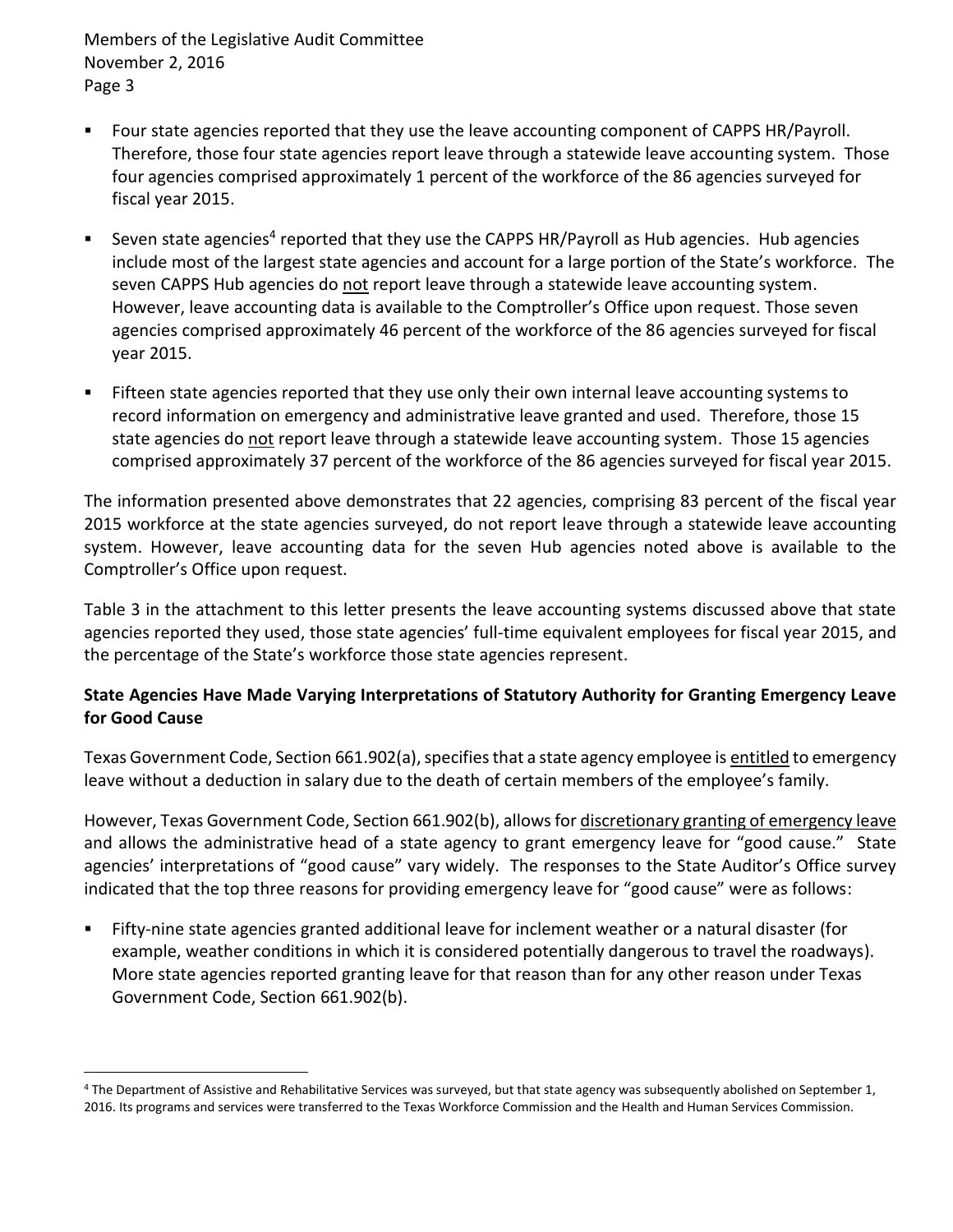Table 1

- Twenty-seven state agencies reported that they granted additional agency holiday leave, which was generally near the time of official state or federal holidays.
- Twenty state agencies reported that they granted leave for employee investigations or employee disciplinary actions.

Figure 1 in the attachment to this letter lists the top 10 reasons agencies reported granting employees emergency leave in fiscal year 2015.

Table 1 summarizes emergency leave that state employees took under Texas Government Code, Sections 661.902(a) and 661.902(b), in fiscal year 2015. Based on the available information from the survey of state agencies, the largest number of emergency leave hours was granted for additional agency holiday leave. The State Auditor's Office could not determine the total amount of emergency leave that employees at state agencies used during the time period covered by the survey because some state agencies could not determine the total amount of emergency leave used and the number of employees who used the leave. In addition, as discussed above, state agencies used inconsistent categories to report the leave. It is important to note that the leave in Table 1 represented 1.3 percent of the total number of available work hours of the 86 state agencies surveyed for fiscal year 2015.

| Available Information Regarding the Use of Emergency Leave in Fiscal Year 2015       |                                                                    |                                                    |                                                    |  |  |  |
|--------------------------------------------------------------------------------------|--------------------------------------------------------------------|----------------------------------------------------|----------------------------------------------------|--|--|--|
| Reason                                                                               | Number of State<br>Agencies that Granted<br><b>Emergency Leave</b> | Number of Employees<br>Who Took Emergency<br>Leave | Number of<br><b>Emergency Leave</b><br>Hours Taken |  |  |  |
| Death of a family member<br>(Texas Government Code, Section 661.902(a)) <sup>a</sup> | 73                                                                 | 14.734 $b$                                         | 347, 134 b                                         |  |  |  |
| Other reasons (good cause)<br>(Texas Government Code, Section 661.902(b))            | 66                                                                 | 159,796 <sup>C</sup>                               | 3,417,818 <sup>C</sup>                             |  |  |  |
|                                                                                      | <b>Totals</b>                                                      | 174.530                                            | 3,764,952                                          |  |  |  |

a On average, most state agencies surveyed granted 24 hours per employee for the death of a family member.

b One state agency reported that it did not have the ability to distinguish between emergency leave for the death of a family member and emergency leave for other reasons; therefore, all of that state agency's emergency leave taken is included under "Death of a family member." That agency is included in the count of the 66 agencies that granted leave for "other reasons."

<sup>c</sup> Six state agencies reported granting emergency leave for "other reasons" but were not able to provide the number of employees and hours taken during the fiscal year. Those six agencies had 21,498 full-time equivalents (FTE), or 15 percent of the total FTEs in fiscal year 2015 for the state agencies included in the State Auditor's Office survey.

Source: Unaudited information from the State Auditor's Office's survey.

In some cases the state agencies coded leave in their leave accounting systems as "emergency leave" when a more specific leave accounting code could be used or should be added in order to track leave authorized elsewhere in statute. The State Auditor's Office has asked those state agencies to review their leave accounting codes and determine whether an accounting code is available but not being used appropriately and/or determine whether new codes need to be added to their respective leave accounting systems.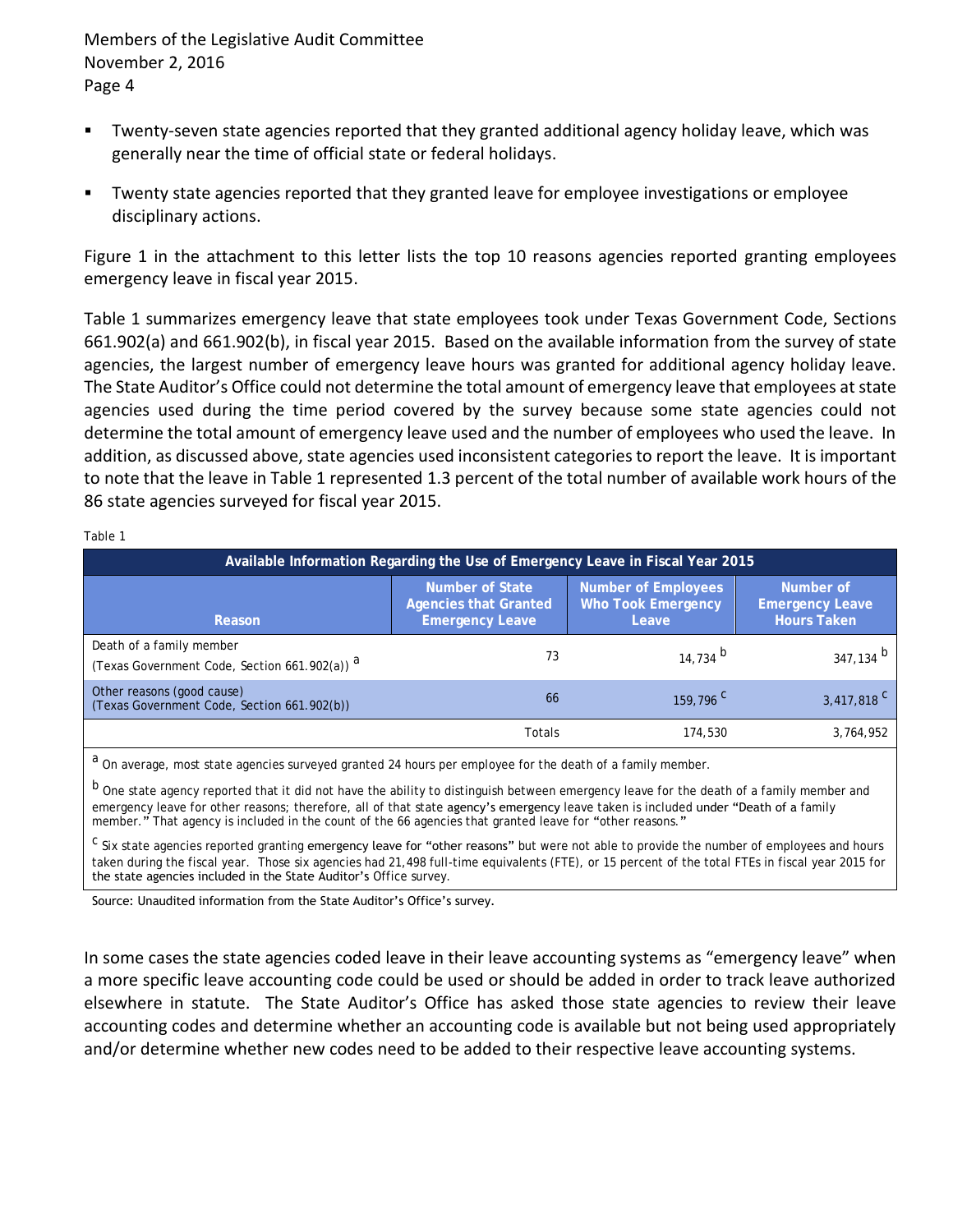# **State Agencies Have Granted Administrative Leave for Reasons Other than Outstanding Performance**

Using the phrase "administrative leave" to describe leave granted for reasons other than outstanding employee performance has been a longstanding practice prevalent among state agencies. That may account for state agencies misclassifying administrative leave. For example, in responding to the State Auditor's Office survey, 20 state agencies reported that they granted "administrative leave" for other reasons such as inclement weather, volunteer work, and teambuilding. Those types of leave appear to be more appropriately coded as emergency leave for "good cause" because they are not authorized elsewhere in statute and are reasons left to the discretion of the head of a state agency.

Table 2 summarizes administrative leave that state agencies granted and that employees used in fiscal year 2015, according to the responses to the State Auditor's Office's survey. The hours for reasons other than outstanding performance should not have been categorized as administrative leave.It is important to note that the leave in Table 2 represented 0.2 percent of the total number of available work hours of the 86 state agencies surveyed for fiscal year 2015.

| Table 2                                                                             |                                                                        |                                                                       |                                                       |                                                                  |  |  |
|-------------------------------------------------------------------------------------|------------------------------------------------------------------------|-----------------------------------------------------------------------|-------------------------------------------------------|------------------------------------------------------------------|--|--|
| Available Information Regarding the Use of Administrative Leave in Fiscal Year 2015 |                                                                        |                                                                       |                                                       |                                                                  |  |  |
| Reason                                                                              | Number of State<br>Agencies that<br>Granted<br>Administrative<br>Leave | Number of<br>Employees Who<br>Were Granted<br>Administrative<br>Leave | Number of<br>Administrative<br>Leave Hours<br>Granted | Number of<br>Administrative<br>Leave Hours<br>Taken <sup>a</sup> |  |  |
| Outstanding performance<br>(Texas Government Code, Section 661.911)                 | 56                                                                     | $68,651$ <sup>b</sup>                                                 | $1,199,088$ <sup>b</sup>                              | 473,682 $^{\circ}$                                               |  |  |
| Other reasons                                                                       | 20                                                                     | 70,338 C                                                              | $319, 156$ <sup>C</sup>                               | $224.671$ <sup>C</sup>                                           |  |  |
|                                                                                     | Totals                                                                 | 138.989                                                               | 1.518.244                                             | 698.353                                                          |  |  |
|                                                                                     |                                                                        |                                                                       |                                                       |                                                                  |  |  |

<sup>a</sup> Hours may have been granted in a previous fiscal year and taken in fiscal year 2015. In addition, hours granted in fiscal year 2015 might not be taken by an employee until a future fiscal year.

b Two agencies reported providing administrative leave for "outstanding performance" but were not able to provide the total amount taken during the fiscal year.

<sup>c</sup> Six state agencies reported granting administrative leave for "other reasons" but were not able to provide the number of employees and hours taken during the fiscal year for certain types of leave. Those 6 agencies had 12,293 full-time equivalent (FTE) employees, or 8.6 percent of the total FTEs in fiscal year 2015 at the state agencies included in the State Auditor's Office survey.

Source: Unaudited information from the State Auditor's Office's survey.

The State Auditor's Office has asked state agencies that coded leave for reasons other than outstanding performance as "administrative leave" to review the leave accounting codes in their leave accounting systems to ensure that they are able to accurately record the type of leave in the future. The State Auditor's Office also asked those state agencies to work with their general counsels to ensure that their policies and procedures regarding administrative leave comply with statute.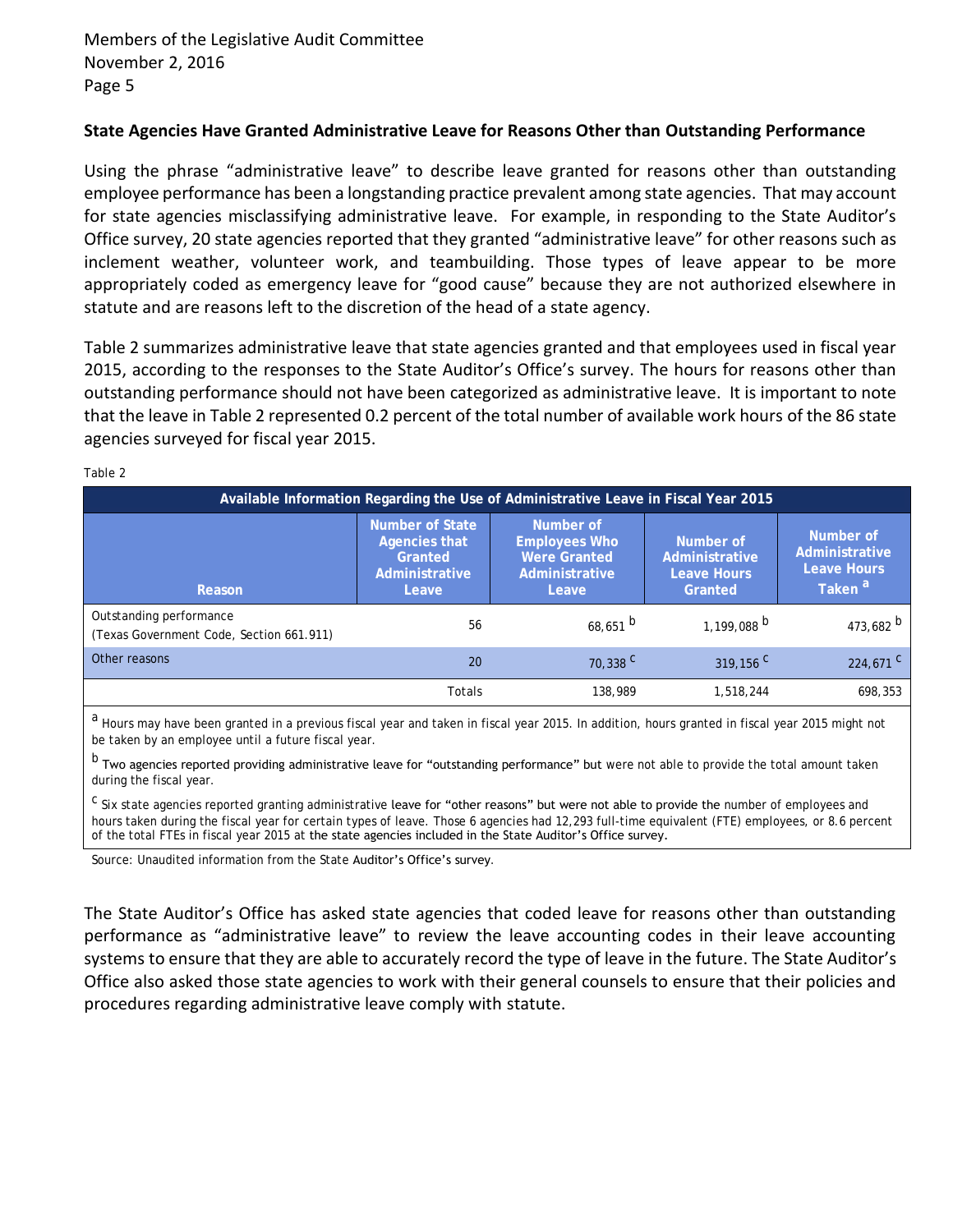# **State Agencies Have Made Varying Interpretations of the Administrative Leave Balances That Employees Can Accumulate and Retain**

Texas Government Code, Section 661.911, allows the head of a state agency to grant administrative leave as a reward for outstanding performance as documented by the state agency. The total amount of leave granted may not exceed 32 hours per employee during a fiscal year. There is no language in Texas Government Code, Section 661.911, that addresses the accumulation of more than 32 hours of administrative leave, if the leave was granted in different fiscal years, or whether an employee must use administrative leave within a set period of time. Additionally, the statute does not address whether a state agency may allow an employee to remain on the payroll to exhaust administrative leave when the employee separates from employment with the State.

As a result, inconsistency exists in how state agencies interpret the amount of administrative leave that an employee can accumulate and how that leave can be carried forward. Unlike statutes such as Texas Government Code, Sections 659.015(g) and 659.016(c),<sup>5</sup> which provides specific time parameters for using compensatory leave, the statute for administrative leave does not specify when an employee must use administrative leave before the administrative leave expires. We noted that some state agencies' policies require employees to use administrative leave for outstanding performance during a specified time period; however, other state agencies policies do not have that requirement.

### **Recommendations**

 $\overline{a}$ 

The Legislature may wish to consider:

- Clarifying statutory provisions related to the use of emergency and administrative leave.
- Requiring state agencies (including CAPPS HR/Payroll Hub agencies) to use standardized reasons for leave accounting, and adding leave accounting codes for the use of emergency leave for the specific reasons determined to be for "good cause."
- Adding a statewide reporting requirement that could include (1) use of certain types of employee leave and (2) reporting leave that exceeds a specified number of hours.

<sup>&</sup>lt;sup>5</sup> In accordance to Texas Government Code, Sections 659.015 and 659.016, an employee may be allowed compensatory time off during the 12-month period following the end of the work week in which the time was earned; after that time period, the compensatory time lapses.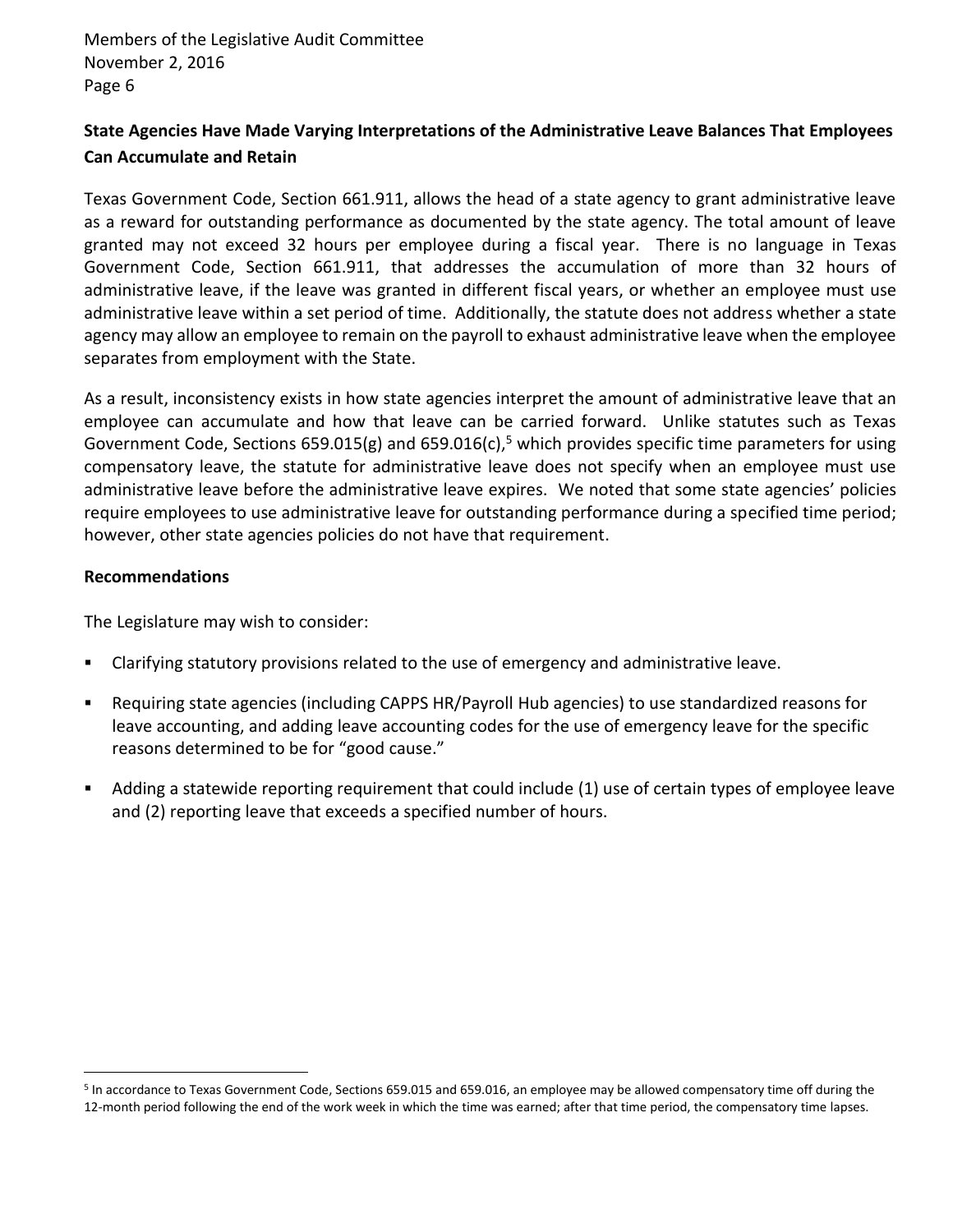The State Auditor's Office is available to provide the Legislature with further assistance regarding state employee emergency and administrative leave. If you have any questions, please contact John Young, Audit Manager, or me at (512) 936-9500.

Sincerely,

Lisa R. Collier, CPA, CFE, CIDA First Assistant State Auditor

Attachment

cc: The Honorable Greg Abbott, Governor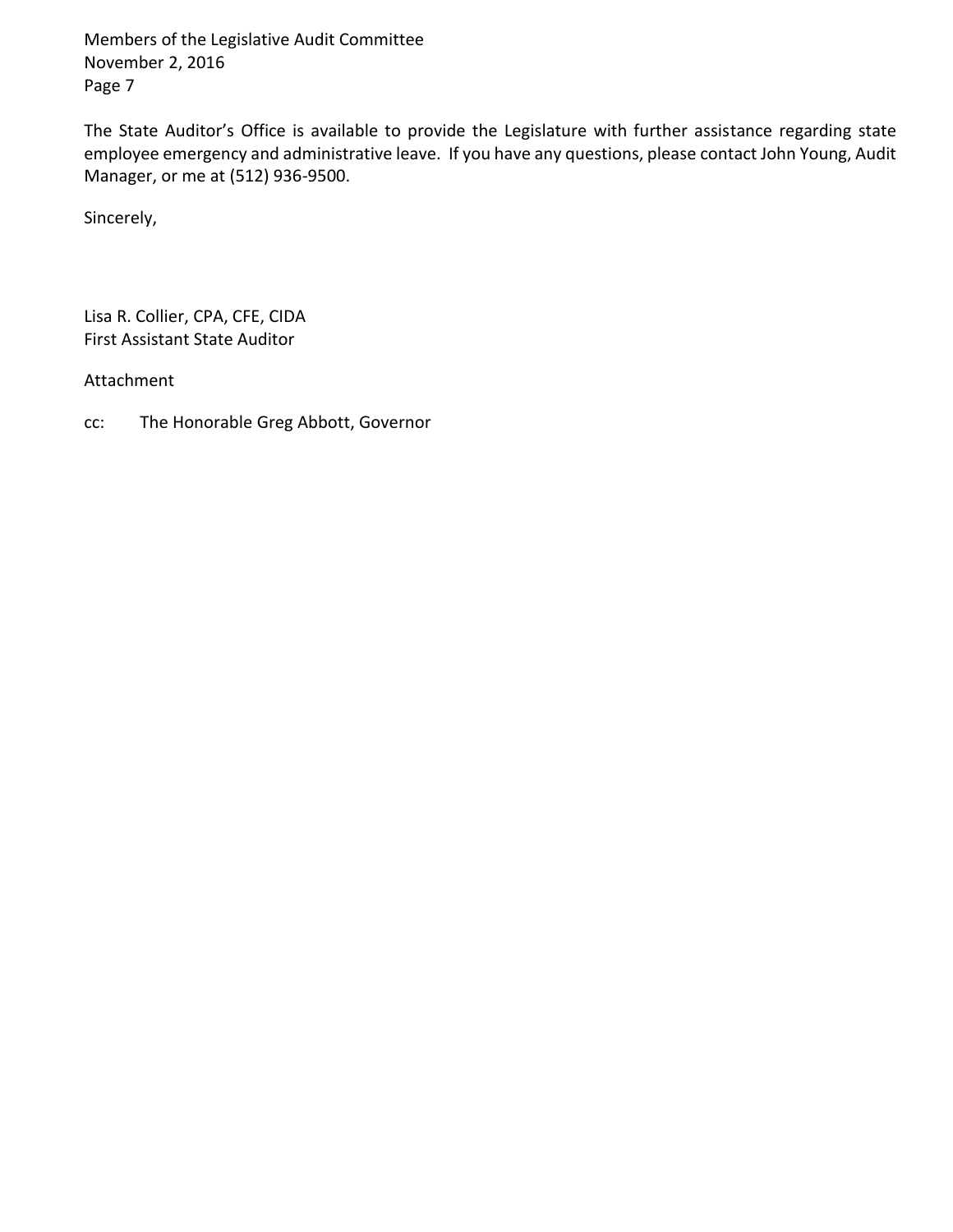

This document is not copyrighted. Readers may make additional copies of this report as needed. In addition, most State Auditor's Office reports may be downloaded from our Web site: www.sao.texas.gov.

In compliance with the Americans with Disabilities Act, this document may also be requested in alternative formats. To do so, contact our report request line at (512) 936-9500 (Voice), (512) 936-9400 (FAX), 1-800-RELAY-TX (TDD), or visit the Robert E. Johnson Building, 1501 North Congress Avenue, Suite 4.224, Austin, Texas 78701.

The State Auditor's Office is an equal opportunity employer and does not discriminate on the basis of race, color, religion, sex, national origin, age, or disability in employment or in the provision of services, programs, or activities.

To report waste, fraud, or abuse in state government call the SAO Hotline: 1-800-TX-AUDIT.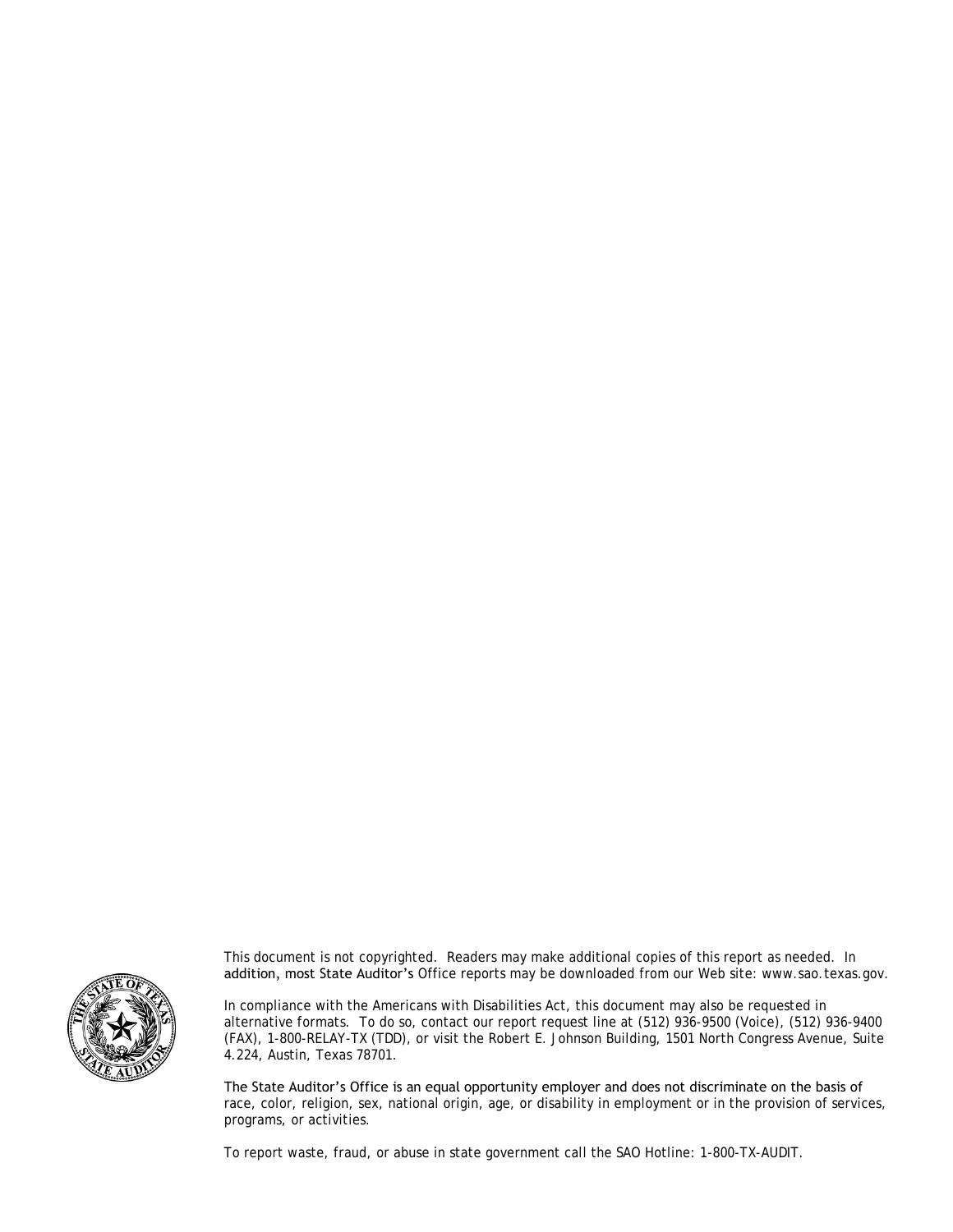# *Attachment*

# *Section 1 Number of State Agencies That Reported Providing Emergency Leave*

Figure 1 lists the top 10 reasons that state agencies reported they provided emergency leave to their employees in fiscal year 2015 and the number of state agencies that reported they provided that leave.

### Figure 1 **Top 10 Reasons State Agencies Reported Providing Emergency Leave and the Number of State Agencies That Reported They Provided That Leave in Fiscal Year 2015** a<br>Death of a family member as defined in Texas Government Code, Section 661.902(a). b<br>Death of others or family members not defined in Texas Government Code, Section 661.902(a). 13 13 13 13  $-16$ 19 20 27 59 73 Employee Is Not Eligible for Other Leave/Exhausted Other Leave Leave Awarded to Remain on Payroll (as part of separation agreement) Wellness Incentives Leave Authorized Elsewhere in Statute  $\circ$ Building Maintenance Death of Others Not Defined as Family Members **b** Internal Investigations/Disciplinary Action Agency Holiday Leave Inclement Weather/Natural Disaster Death of a Family Member<sup>a</sup>

c Includes emergency leave awarded for voting, foster parent leave, blood donation, organ donation, bone marrow donation, volunteer emergency medical technician (EMT) training, volunteer firefighter training, and assistance dog training.

Source: Unaudited information from the State Auditor's Office's survey.